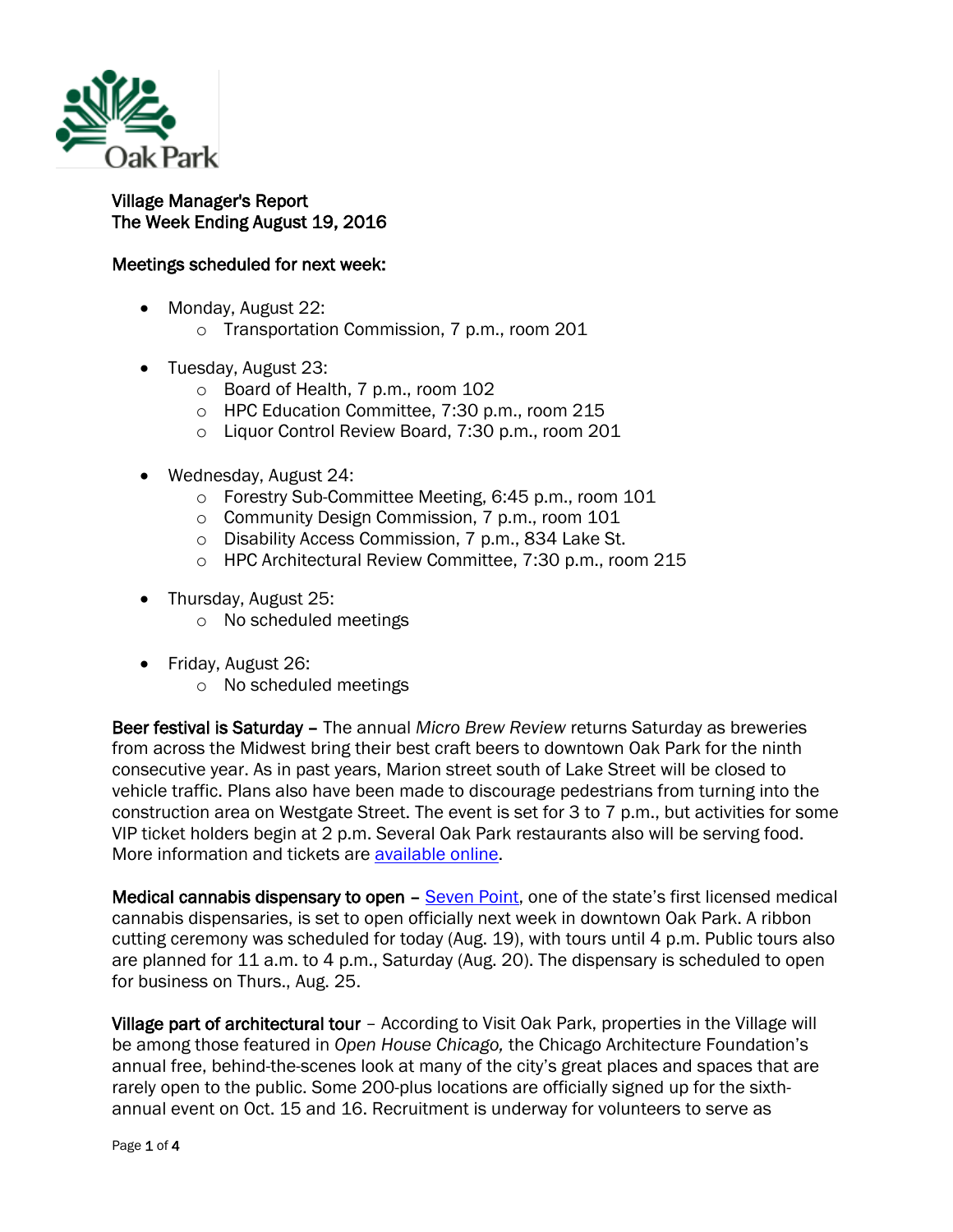greeters who are stationed at the entrance to all sites, welcoming guests, answering questions and tracking visitor attendance. Greeters typically work one four-hour shift, which leaves plenty of time to explore all the sites the remainder of the weekend. Volunteer greeters, who are required to attend one 40-minute training session in September, receive a variety of benefits, including souvenirs and priority access to all sites. More information on the event and volunteering are posted at [openhousechicago.org/volunteer.](http://openhousechicago.org/volunteer)

Native plants available – Local environmental advocate [Green Community Connections](http://www.greencommunityconnections.org/) is collaborating with [West Cook Wild Ones](http://westcook.wildones.org/) to make it easier for Oak Parkers to create habitat that will attract birds, butterflies and other beneficial pollinators to their yards by planting native trees and shrubs. Orders for a wide range of native plants can be [placed online](https://wild-ones-west-cook.myshopify.com/) until Sept. 17, and then picked up from 9 a.m. to 1 p.m., Sat., Sept. 24 at the United Methodist Church parking lot, 405 S. Euclid Ave. Fall is considered an ideal time to plant shrubs and trees so they can concentrate on building root structure over the winter prior to the spring growth cycle. [More information is posted online.](http://www.greencommunityconnections.org/native-shrub-tree-sale/)

Property tax appeal workshop – Representatives from the [Cook County Board of Review](http://www.cookcountyboardofreview.com/) will be at the Oak Park Township Senior Services center at 6:30 p.m., Tues., Aug. 23 to explain the property tax appeal process and help residents who bring their latest bills understand how to file appeals. The Township also is inviting residents to schedule an appointment with Assessor Ali ElSaffar to get one-on-one help filing an appeal. The deadline to appeal Oak Park property taxes is Aug. 30.

Parking revenue report – The Parking & Mobility Services Department has just released the latest report of revenue for January through June of this year. The report is used to compare revenue by each source, such as garages and permits. The report also reflects the overall total collected within the parking fund. [Click here to see the latest report.](http://www.oak-park.us/sites/default/files/456678891/parking_revenue_summary_-_january_to_june_2016.pdf)

Chicago Avenue construction – As the focus of construction on Chicago [Avenue shifts to](http://www.oak-park.us/news/chicago-avenue-resurfacing-set-begin)  [paving,](http://www.oak-park.us/news/chicago-avenue-resurfacing-set-begin) the Village sewer project there was expected to wrap up this week. Plans are to keep the road closed to traffic from Forest Avenue to Grove Avenue through the end of next week. Engineering staff say keeping the section closed will facilitate curb and gutter repair by Holmes Elementary School related to the resurfacing project, which should help minimize disruptions after classes begin. Chicago Avenue is expected to be open to traffic during the paving project, which is expected to take about three months. However, motorists should expect disruptions to traffic and loss of on-street parking at times. A project web page has been set up at [www.oak-park.us/chicagoaveconstruction](http://www.oak-park.us/chicagoaveconstruction) where updates will be posted as needed.

Pedestrian beacon installation begins – Work on the new high-intensity activated crosswalk beacon (HAWK) street crossing signal on Chicago Avenue at Harvey Avenue moved into the second week with removal of the brick sidewalk and relocation of a fire hydrant. Other activities included directional boring for electrical wiring conduit and setting areas for handholes and signal poles. Once installation is completed in early November, pedestrians and bicyclists will be able to activate a light to signal vehicles on Chicago Avenue to stop. The signal heads facing traffic on Chicago remain dark unless the signal is activated.

South Boulevard streetscape update – Work on South Boulevard between Marion Street and Harlem Avenue resumed this week with activity underway on the north side of the street. The ornamental lights just west of the multimodal station entrance were installed. Street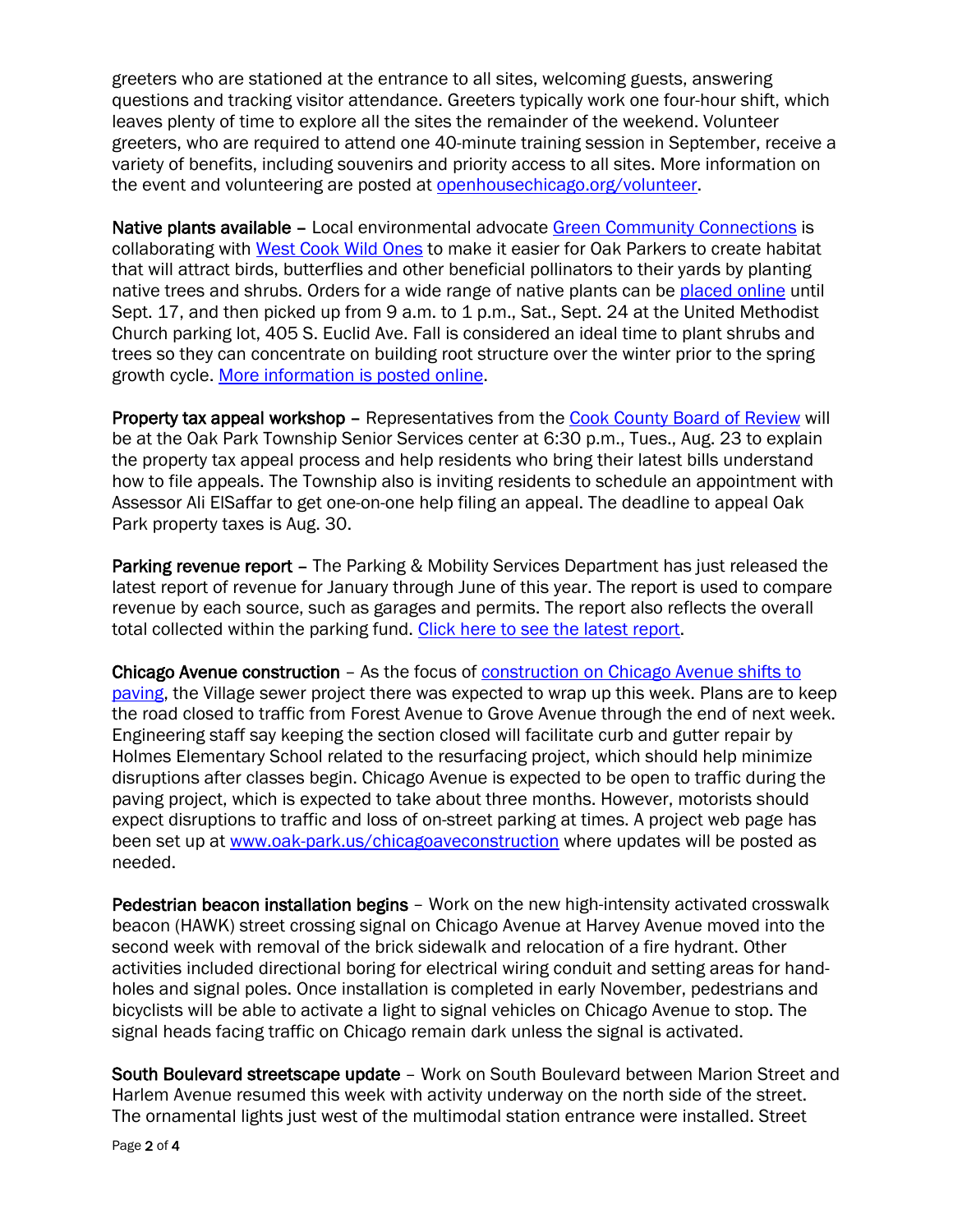lights and other electrical connections also were made at the new control box in the nearby alley. Concrete was poured for the remaining sidewalk areas along the north side. The sidewalk for the bike shelter and the pad for the new bus shelter were expected to be in place by the end of the week. The street will be inspected and swept prior to weekend Micro Brew Review on Marion Street.

Elevate Oak Park development – Crews focused on wrapping up work and cleaning the area in advance of the Micro Brew Review scheduled for this week. Work related to water mains installed on the 1100 block of North Boulevard was scheduled to be completed and the street paved and swept by the end of the day Friday. Sewer main and catch basins were nearing completion on the south segment of Maple Avenue. The contractor also is chlorinating and sampling water in the new main on Maple between from Westgate and North Boulevard.

Harrison Street lighting - Wiring was connected this week to one of the two new electrical control boxes, power was connected and the lights successfully tested along the length of Harrison Street from Ridgeland Avenue to Austin Boulevard. Foundations were poured and drilled for the remaining two poles and the contractor began removing and salvaging the old lighting units. Sidewalk and brick restoration is expected to begin next week.

Miscellaneous construction activity – Parkway restoration is underway following the season's first round of alley improvement projects. All work including punch-list items should be completed by the end of the month. Pavement patching continued this week with work currently focused on various sections of South Boulevard. The final resurfacing projects of the year began last week on the 600 blocks of south Clarence Avenue and 300 and 600 blocks of south Cuyler Avenue, all of which have been milled and the first layer of asphalt applied. Crack filling to prolong the life of streets between repaving efforts is expected to begin next week throughout the Village. Nicor crews continued restoring parkways disrupted by the winter's gas main installations.

Village Hall garage update – Work continued this week on the underground Police garage at Village Hall. So far about 30 feet of the concrete, at-grade roadway adjacent to the south entrance has been removed. The roadway deck is expected to be completely removed by the middle of next week. The small temporary bridge that has provided pedestrian access since the project began has been replaced by a larger, golf-course-style bridge. Building access also has been maintained at the Lombard Avenue entrance for persons with disabilities. One ramp to the below-grade station entry will be available throughout the project to facilitate prisoner moves into and from the Police Department. More details on the project are [posted](http://www.oak-park.us/news/construction-project-underway-village-hall)  [on the Village website.](http://www.oak-park.us/news/construction-project-underway-village-hall)

Public Works activities –Street Division crews continued applying asphalt to locations were utility repairs had been made, painting curbs yellow by fire hydrants to indicate no parking areas and completing a range of signage projects near schools in preparation for the upcoming school year. Water & Sewer Division crews upgraded water services at 815 Fair Oaks Ave. and 205 Superior St., repaired a leaking fire hydrant at 1120 N. Humphrey Ave. and replaced a fire hydrant at Chicago and Harvey avenues. In addition to routine summer tasks, Forestry Division crews were on Chicago Avenue preparing for the repaving project by replacing trees from spring planting that had failed and removing lower-hanging branches to accommodate construction equipment.